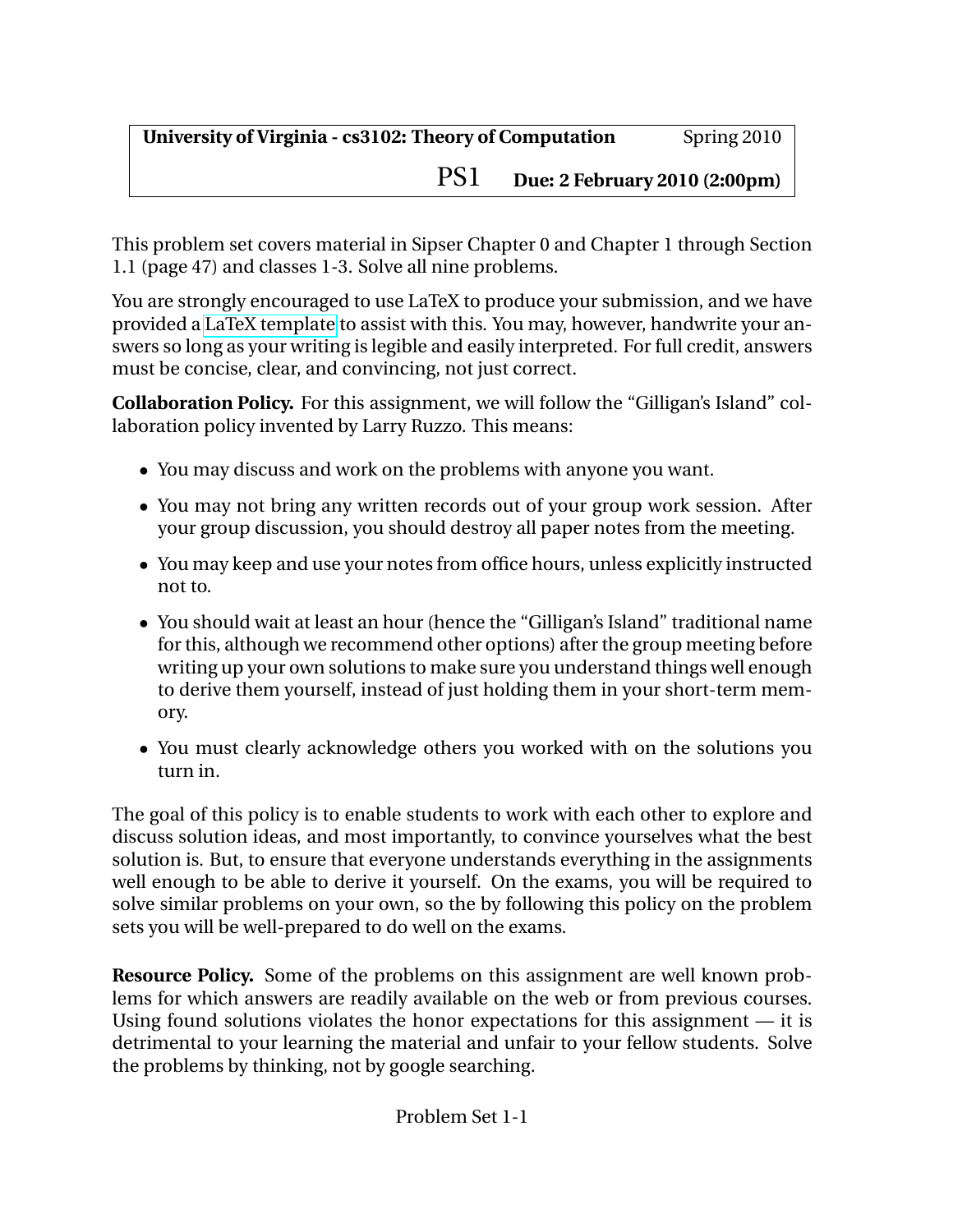**Problem 1: Sets and Languages.** For each pair of sets, *A* and *B* answer whether they are equal,  $A \subseteq B$ ,  $B \subseteq A$ , or none of these are true. Include a brief proof supporting your answer. We use  $\mathcal N$  and  $\mathcal Z$  as defined in Sipser:  $\mathcal N$  is the set of natural numbers;  $\mathcal Z$  is the set of integers.

a.  $A \equiv \{\}, B \equiv \{\{\}\}\$ 

**b.** *A* and *B* are sets such that  $A \cup B = A \cap B$ .

c. 
$$
A \equiv \mathcal{N} \times \mathcal{Z}, B \equiv \{(i,j) | i,j \in \mathcal{N}\}\
$$

- d.  $A \equiv \{i \mid i \in \mathcal{Z} \land i \notin \mathcal{N}\}\$  $B \equiv \{i \mid i = -k \text{ for some } k \in \mathcal{N}\}\$
- e. *A*  $\equiv$  the set of all binary relations that are not symmetric.  $B \equiv \{R \mid R \text{ is a binary relation and for every } x \text{ there exists a } y \text{ such that } xRy \neq yRx\}$

**Problem 2: Functions.** Describe three ways a Java method is different from a mathematical *function* (as defined in Section 0.2).

**Problem 3: Graphs and Trees.** These questions are intended to check your careful understanding and precise application of the definitions in Section 0.2.

Consider the undirected graph  $G = (V, E)$  where  $V = \{1, 2, 3, 4\}$  and  $E = V \times V$ .

- a. How long is the longest *simple path* in *G*?
- b. How many subgraphs does *G* have?
- c. How many of the subgraphs of *G* are *trees*?

**Problem 4: Roshambo.** [This question was seriously broken and has been removed from this problem set.]

**Problem 5: Subsets.** Prove that the set subset operator  $(\subseteq)$  is (a) reflexive and (b) transitive, but (c) not symmetric.

**Problem 6: Powerset.** Prove that the size of the powerset of any set *S* is 2 |*S*| . (Hint: use induction on the size of the set.)

**Problem 7: Pizza Slicing.** Consider the problem of slicing a circular pizza into pieces using cuts that are straight lines all the way across the pizza. The pieces do not need to be the same size. What is the maximum number of pieces that can be cut using *n* cuts? Support your answer with a convincing argument. (Hint: use induction.)

**Problem 8: DFAs.** Draw a DFA that recognizes the language of strings in  $\{a, b\}^*$  that do not contain any occurrences of two consecutive *a*s. For example, *e*, *abba* and